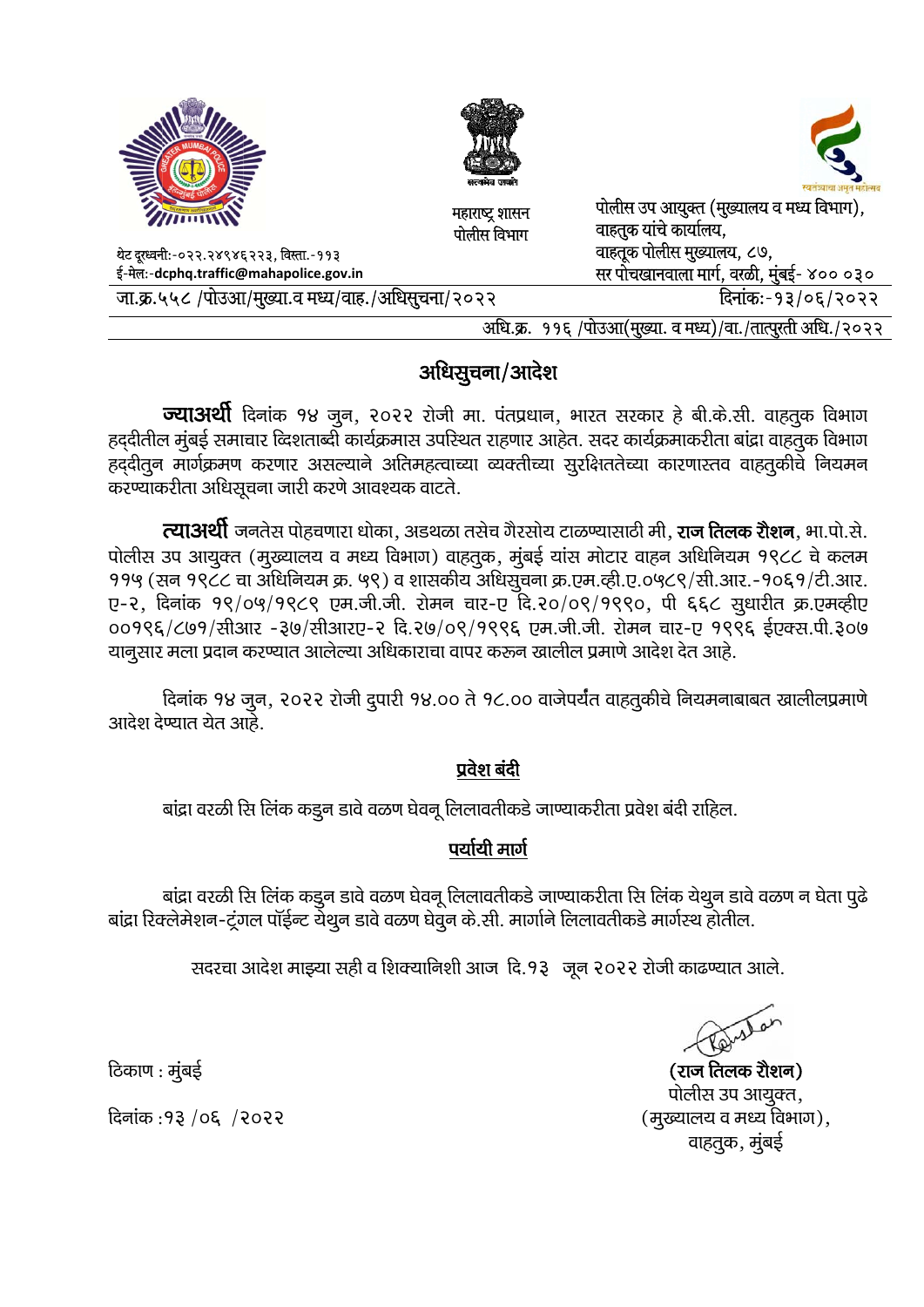| <b>NINK</b>                                         | सत्यमेष जयते                   |                                                                    |
|-----------------------------------------------------|--------------------------------|--------------------------------------------------------------------|
| WITHING                                             | महाराष्ट्र शासन<br>पोलीस विभाग | पोलीस उप आयुक्त (मुख्यालय व मध्य विभाग),<br>वाहतुक यांचे कार्यालय, |
| थेट दूरध्वनी:-०२२.२४९४६२२३, विस्ता.-११३             |                                | वाहतूक पोलीस मुख्यालय, ८७,                                         |
| ई-मेल:-dcphq.traffic@mahapolice.gov.in              |                                | सर पोचखानवाला मार्ग, वरळी, मुंबई- ४०० ०३०                          |
| . जा.क्र.५५८ /पोउआ/मुख्या.व मध्य/वाह./अधिसुचना/२०२२ |                                | दिनांक:-१३/०६/२०२२                                                 |

# वार्तापत्र

दिनांक १४ जुन, २०२२ रोजी मा. पंतप्रधान, भारत सरकार हे बी.के.सी. वाहतुक विभाग हद्दीतील मुंबई समाचार व्विशताब्दी कार्यक्रमास उपरिथत राहणार आहेत. सदर कार्यक्रमाकरीता बांद्रा वाहतूक विभाग हददीतून मार्गक्रमण करणार असल्याने अतिमहत्वाच्या व्यक्तीच्या सुरक्षिततेच्या कारणास्तव वाहतुकीचे नियमन व नियोजन करणे आवश्यक असल्याने वाहतूकीचे नियमन खालील प्रमाणे करण्यात येत आहे.

दिनांक १४ जुन, २०२२ रोजी दुपारी १४.०० ते १८.०० वाजेपर्यंत वाहतुकीचे नियमनाबाबत खालीलप्रमाणे आदेश देण्यात येत आहे.

## प्रवेश बंदी

बांद्रा वरळी सि लिंक कडुन डावे वळण घेवनू लिलावतीकडे जाण्याकरीता प्रवेश बंदी राहिल.

## पर्यायी मार्ग

बांद्रा वरळी सि लिंक कडुन डावे वळण घेवनू लिलावतीकडे जाण्याकरीता सि लिंक येथुन डावे वळण न घेता पुढे बांद्रा रिक्लेमेशन-ट्रंगल पॉईन्ट येथुन डावे वळण घेवुन के.सी. मार्गाने लिलावतीकडे मार्गस्थ होतील.

ठिकाण : मुंबई दिनांक: १३ /०६ /२०२२

(राज तिलक रौशन) पोलीस उप आयुक्त, (मुख्यालय व मध्य विभाग), वाहतुक, मुंबई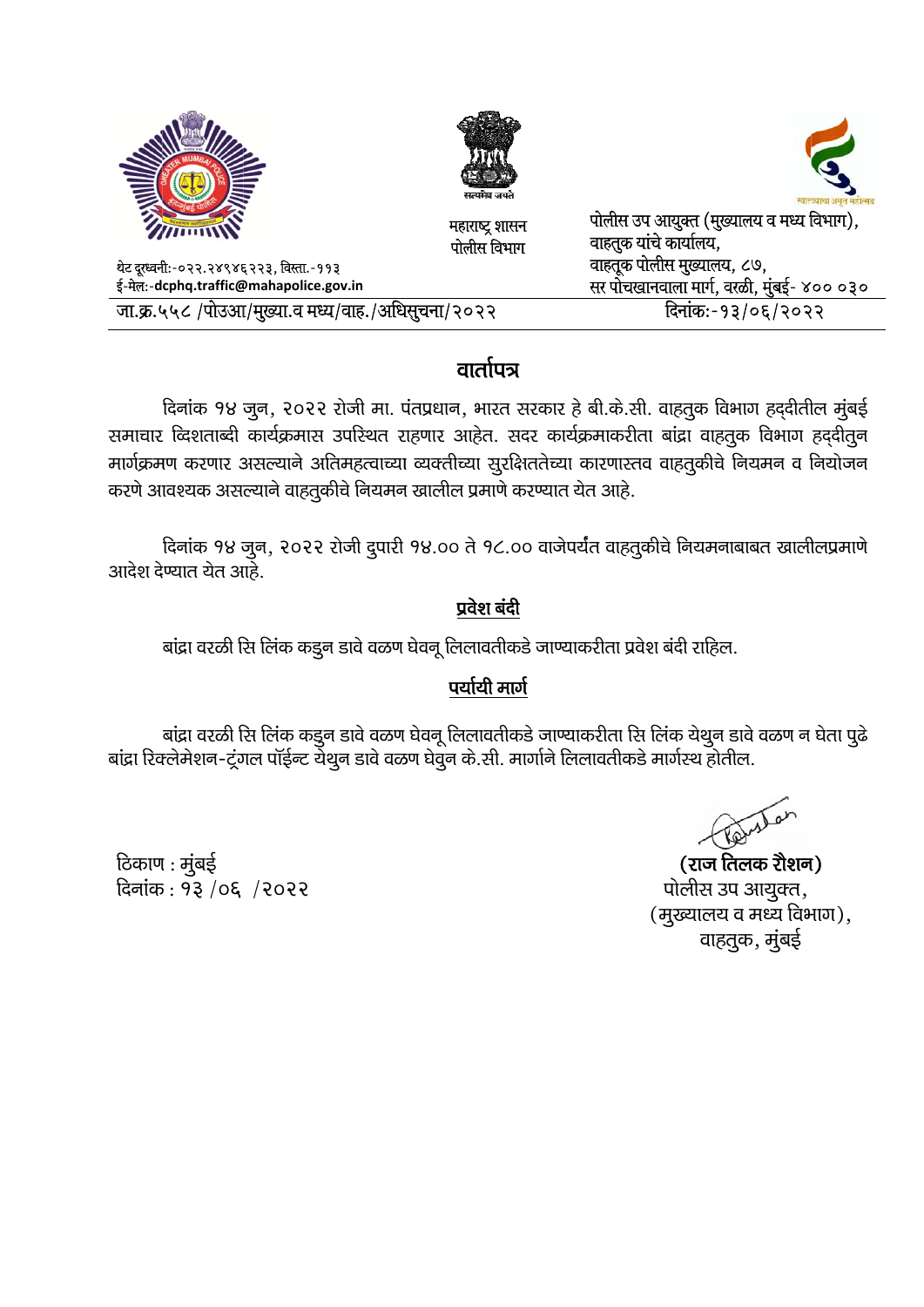





Tel No.: - 022-24946223.EXT. - 113 Mail ID :- dcphq.traffic@mahapolice.gov.in

O.W.No. 558 /TCB/DCP/H.Q. & Central /2022

महाराष्ट् शासन Office of the, Dy. Commissioner of Police, पोलीस विभाग (H.Q. & Central) Traffic, Mumbai. Traffic Police Headquarter, Worli, Mumbai- 400 030 Dated-: 13 / 06/2022

Notification No.- 116 /Dcp/Traffic/Tem./Noti./2022

## NOTIFICATION/ORDER

**WHEREAS**, On 14<sup>th</sup> June 2022 the Hon'ble P.M of India is going to attend the Mumbai Samachar Dwishatabdi program in the jurisdiction of BKC traffic division, Mumbai. As the route of Hon'bel P.M. Convoy will be passing through Bandra Traffic division, hence for the security purpose of the VVIP it is necessaty to issue notification for traffic management during the said period.

THEREFORE, In order to prevent danger, obstruction and inconvenience to the public, I, Raj Tilak Roushan, I.P.S., Dy. Commissioner of Police (HO & Central), Traffic Mumbai in exercise of the powers conferred upon me under section 115 of Motor Vehicles Act 1988 (Act No 59 of 1988) read with Government Notification No. MVA 0589/CR-1061/TRA-2, dated 19/05/1990 M.G.G. IV-A, Dt 20/09/1990 p. 668 Amended by No.MVAO 0196/871/CR-37/TRA-2, dt 27/09/1996 M.G.G. IV-A, 1996 Ex.p.307 do hereby order as under.

On 14/06/2022 following traffic management will remain enforce from 14.00 hrs. to 18.00 hrs.

#### **NO ENTRY**

The shall be NO ENTRY to the vehicular traffic to take left turn from Worli-Bandra Sea link to go towards Lilavati Hospital.

#### **OPTIONAL ROUTE**

Vehicular traffic proceeds towards Lilavati Hospital by taking left turn from Bandra-Worli Sea Link instead of that shall take left turn from Reclamation Trangal point and through K.C Marg shall proceed towards Lilavati Hospital.

Issued under my seal and signature of the  $13<sup>th</sup>$  day of June, 2022

 $\sqrt{\alpha}$ 

(Rai Tilak Roushan) I.P.S. Dy. Commissioner of Police (HQ & Central) Traffic, Mumbai

Place:- Mumbai Dated:- 13/06/2022